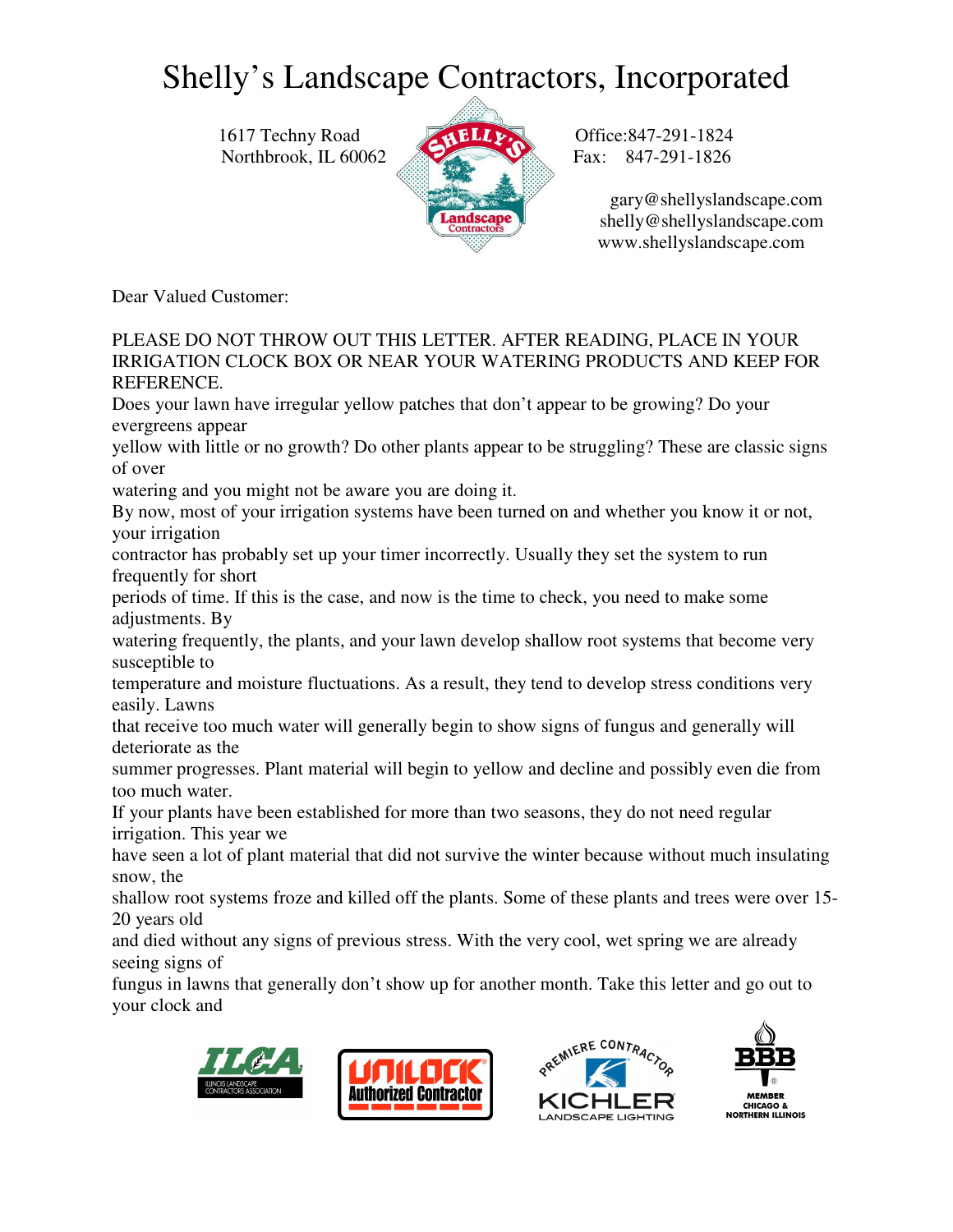1617 Techny Road **ALLACE Office:847-291-1824** Northbrook, IL 60062 Fax: 847-291-1826



 gary@shellyslandscape.com shelly@shellyslandscape.com www.shellyslandscape.com

set according to the following recommendations:

Your lawn should be watered ONCE PER WEEK! The pop-up mist heads should be set to run for 30 minutes.

The rotary heads should run for 1 hour. These are per section times. The system should turn on so that the last

section is done watering by 8:00 am. This means that you add the number of zones and the times for each zone

and work backwards from 8:00am. to calculate the start time. The zones that run in your plant beds should be

TURNED OFF. (Unless they are newer plants, then consult your plant installer). The only time your plants

should be watered is if they appear wilted in the early morning or later in the evening. Most plants will wilt in

the heat of the day to conserve energy.

What if I don't have an irrigations system? Well consider yourself somewhat lucky. I do not have one and my

lawn always appears green and healthy without any signs of stress. The only time I water is when my lawn

starts to wilt. If your lawn appears "gray" or if you walk on it and footprints do not spring back, it needs water.

Set out a sprinkler and let it run until it delivers 2" of water. You can use a graduated coffee can  $\frac{1}{2}$  way out

from the sprinkler to get an idea of how long that will take. Different sprinklers will apply different rates of

water. Last year I only watered my lawn twice, honestly. Think of all the savings! Same thing can be done

with a sprinkler system. Don't set it for regular watering; only turn it on when the lawn is dry. This is the best

way to avoid over watering. No harm can be done by under watering. If you really want to be kind to your

lawn and your plants, let them starve a little bit. Always watering does not mean that your lawn will be the





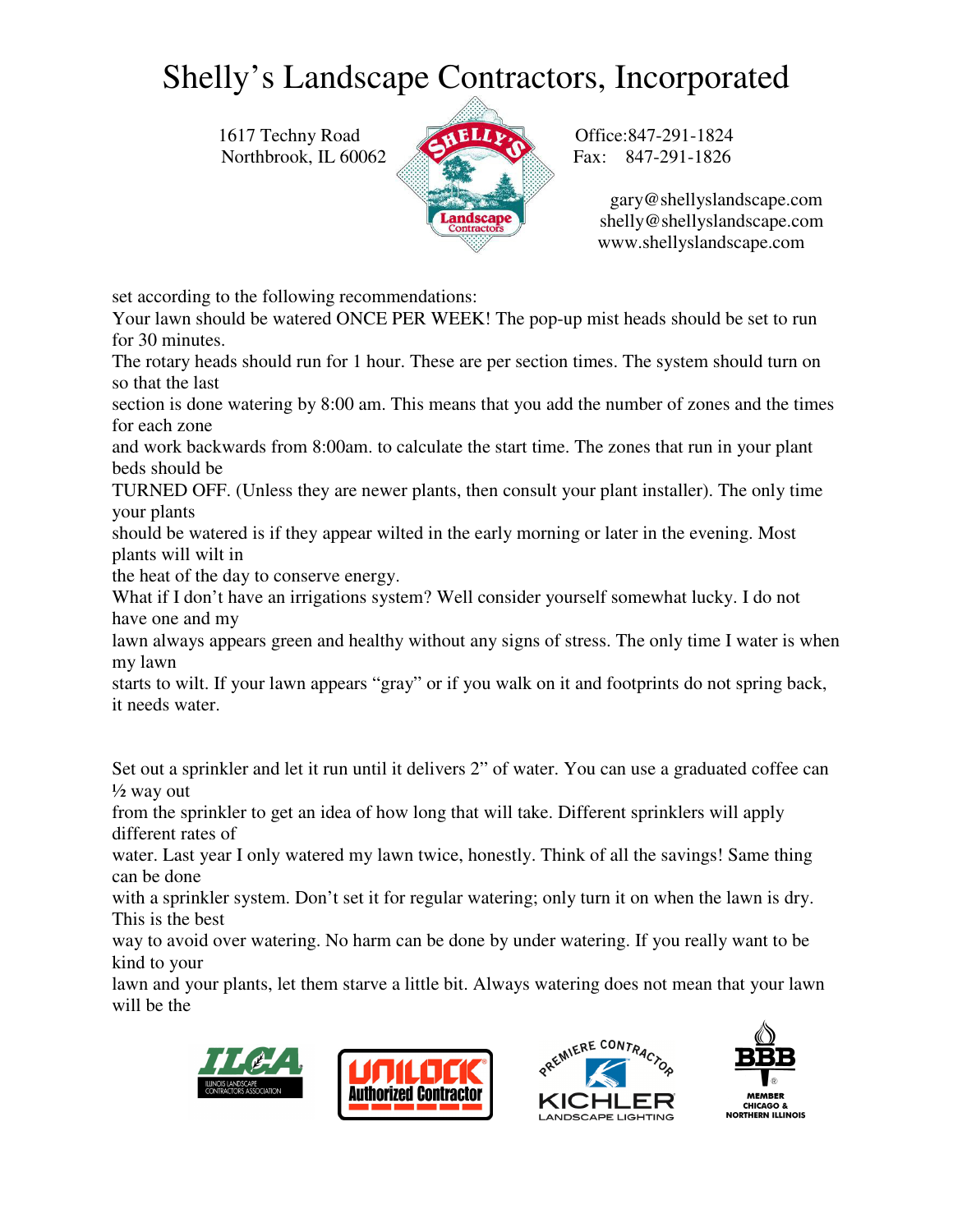1617 Techny Road **ALLACE Office:847-291-1824** Northbrook, IL 60062 Fax: 847-291-1826



 gary@shellyslandscape.com shelly@shellyslandscape.com www.shellyslandscape.com

greenest and it may in fact suffer greatly!

This letter should serve as an annual reminder and be kept! These guidelines are strictly guidelines. Every

property has its own limiting factors and may need to be adjusted accordingly. Smaller sections may require less

water, shady areas will not dry out as fast, sloped areas may require more water due to runoff, etc. If you have

any questions, please call. Believe it or not, we are relatively familiar with all your lawns and can answer many

questions over the phone. If you are not sure how to set your system, please consult your manual or have your

irrigation contractor give you a lesson. This is something that you need to know to ensure you are properly

watering your lawn and not becoming a victim of the set-and-forget crowd. In addition, if you ever think you

need to water more, CALL US FIRST! Your lawn may not be dry; it may have developed some disease!

We at Shelly's Landscaping are here to try and provide good, quality service and also educate our customers at

the same time. After all, we are only on your property once per week. You the homeowner have made the

investment and whether we are your service company for one year, or many years, we would like you to know

that maintaining a landscape is a joint effort between us. By giving you the correct information, we hope to

make that effort a beneficial one and we appreciate the confidence that you have put in us to maintain your site.

If you ever have any questions regarding watering or anything else, please remember to call us. Also, as a

reminder, these and other general tips can be found on our website at

WWW.SHELLYSLANDSCAPE.COM

on the FAQ page.

Sincerely,

Gary and Shelly Dubofsky